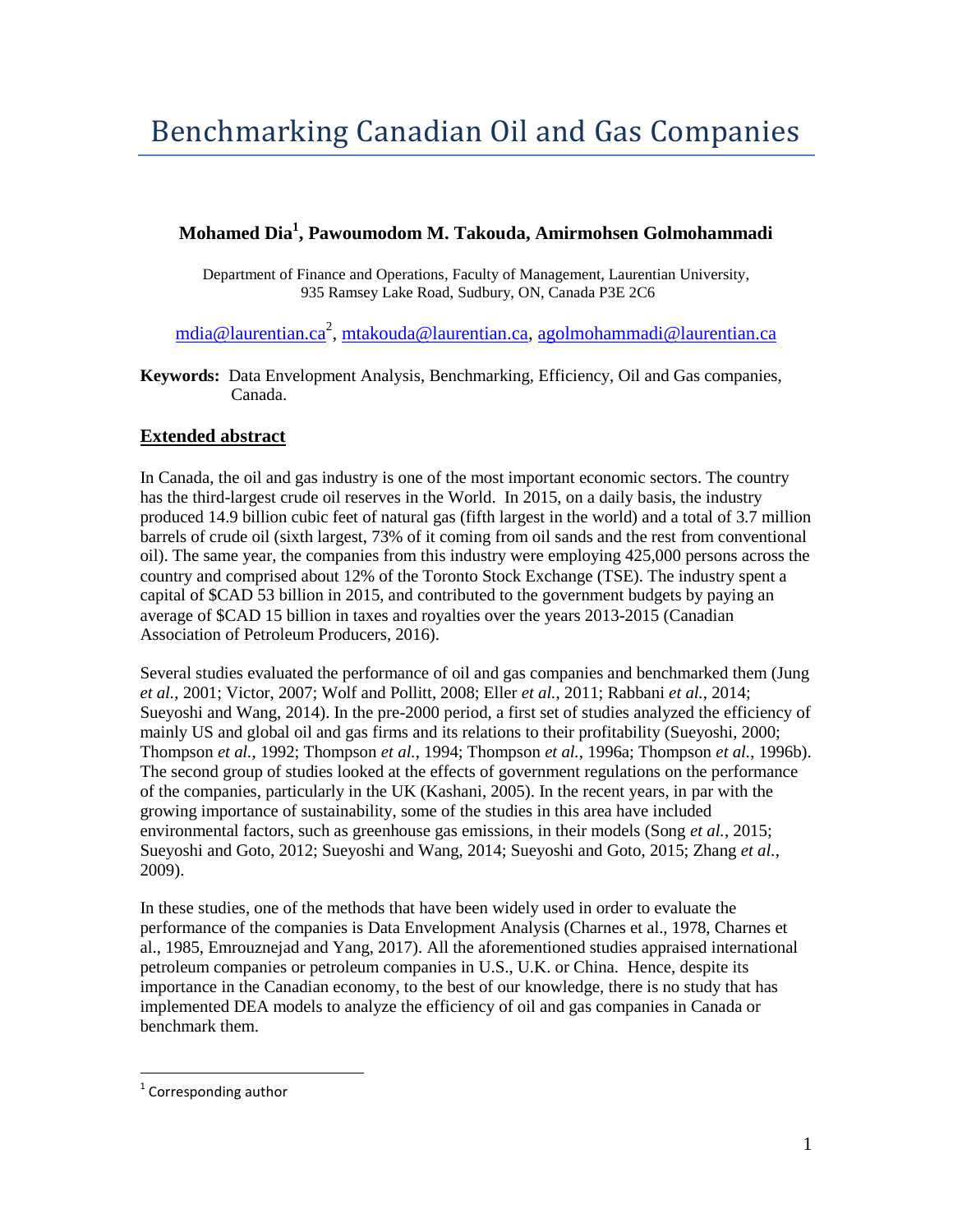In this paper, we close that gap by performing an efficiency analysis of the Canadian oil and gas industry firms at a specific period of time: the years 2012, 2013, 2014, and 2015. To measure the efficiency of oil and gas companies, we used previously developed CCR and BCC DEA models and the inputs and outputs are selected according to the literature. Our literature review has shown that previous DEA models in oil and gas industry were using inputs from three categories: financial information, labor, and available natural resources. In our study, we decided to use the following inputs: *number of employees, total assets, and capital expenditures*. Indeed, the first one is the most used to proxy labor, and the two remaining are chosen because of the capital intensive nature the industry. For outputs, we have selected *oil and gas productions*, which were the most used outputs in the literature.

We performed an empirical efficiency analysis of samples built from 55 Canadian oil and gas public firms, selected from the top hundred oil and gas producers listed in Canadian stock exchanges, ranked by *Alberta Oil - The Business Energy* magazine, for the years 2012 to 2015 and based on the availability of data. We have performed a windows analysis (Charnes et al., 1985) to compute the overall technical efficiency (OTE) and the pure technical efficiency (PTE) of the 55 firms for each of the four years 2012 to 2015. We were then able to make the following observations.

**First,** we have identified the benchmark firms of among the 55 companies in the sample. A total of fourteen (14) companies are CCR-efficient, with one (1) from 2012, three (3) from 2013, two (2) from 2014, and eight (8) from 2015. These firms form the efficiency frontier of our sample and are therefore the benchmark units that the inefficient companies have to target to improve their efficiency. One can note that none of the actual companies has been consistently efficient in the four years of study. All of these CCR-efficient companies are also BCC-efficient, and hence SE-efficient. We have also classified the efficient firms by using their super efficiencies. The super efficiency of an efficient company is defined here as the number of times it appears as a benchmark unit of an inefficient company. The 14 efficient companies, listed in decreasing super efficiencies order, *PMT2015, TGL2015, RMP2015, SGY2015, EPS2013, EPS2014, RMP2014, PRE2015, CDH2015, RRX2015, TGL2012, TGL2013, PEY2015,* and *VET2015*, represent the best practices of the industry. Note that a total of 21 companies are BCCefficient, but not CCR and SE efficient.

**Second,** we have analyzed the annual efficiency scores of the sample and performed successive years pairwise mean comparisons t-tests, as well as ANOVA tests over the 4 years. From our observations, overall the Canadian oil and gas industry has a weak operating efficiency, and these inefficiencies can largely be traced back to the management of operations, rather than the scale of their activities. From a given year to the next, the OTE and PTE have been slowly improving with a statistically significant leap from 2014 to 2015.

Our **third** analysis looked at the impact of the size of the company and its efficiency. We have divided our companies into three classes: junior oil and gas companies, whose total assets are in the lowest one-third of the sample; major companies, with total assets in the highest one-third of the sample and the remaining companies are intermediate size companies. For each class, we computed the descriptive measures of the efficiency scores. Then, we have performed pairwise mean comparisons t-tests and ANOVA tests over the 3 classes. Again, the three classes of companies exhibit low efficiencies. Our results show however that intermediate oil and gas companies are the benchmark of the industry, when it comes to overall operating efficiencies and setting up the optimal scale of operations, while the junior companies excel in managing their operations. In other words, in order to operate efficiently, an oil and gas firm should operate at an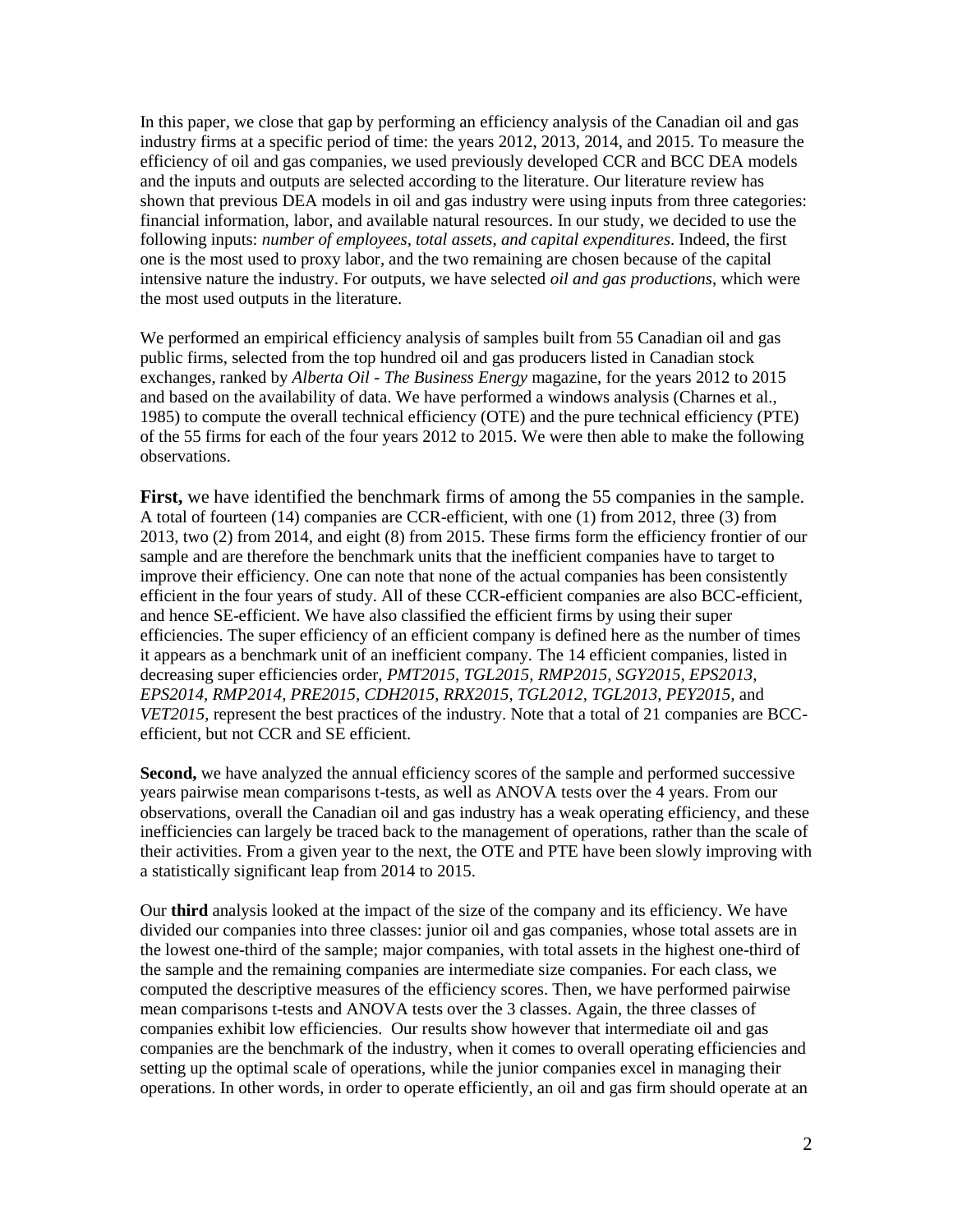intermediate scale in terms of the total assets and manage their operations like a junior company. All of these results were statistically significant.

In a **final** analysis, we have assessed the relationship between the type of outputs and the efficiencies. Using once again descriptive statistics, mean comparisons t-tests and ANOVA, we were able to assert that pure oil producers have the edge and are the benchmark of the industry with respect to the three efficiency measures that we have calculated.

**In summary**, to the best of our knowledge, we have performed the first efficiency analysis of the Canadian Oil and gas industry. Our findings show that the industry has low efficiency, mainly due management of operations issues. We were able to benchmark the firms to identify best practice firms. We also found that size of the company has an impact of the efficiencies of the companies and this was statistically significant. As well, the overall technical, managerial and scale efficiencies of the firms in the industry are impacted by whether the company is a pure oil or oil and gas producers.

## **References**

- Canadian Association of Petroleum Producers (2016), "Crude oil forecast, markets, and transportation". [http://www.capp.ca/canadian-oil-and-natural-gas.](http://www.capp.ca/canadian-oil-and-natural-gas)
- Charnes, A., Cooper, W. W. & Rhodes, E. (1978). Measuring the efficiency of decision making unit. *European Journal of Operational Research,* 2 (6)**,** 429-444.
- Charnes, A., Clark, C.T., Cooper, W.W. & Golany, B. 1985. A developmental study of data envelopment analysis in measuring the efficiency of maintenance units in the U.S. Air Forces. *Annals of Operations Research, 2 (1)*, 95-112.
- Emrouznejad, A., & Yang, G. L. (2017). A survey and analysis of the first 40 years of scholarly literature in DEA: 1978–2016. *Socio-Economic Planning Sciences*. Forthcoming. <http://dx.doi.org/10.1016/j.seps.2017.01.008>
- Eller, S. L., Hartley, P. R., & Medlock, K. B. (2011). Empirical evidence on the operational efficiency of National Oil Companies. *Empirical Economics*, *40*(3), 623-643.
- Jung, E. J., Kim, J. S., & Rhee, S. K. (2001). The measurement of corporate environmental performance and its application to the analysis of efficiency in oil industry. *Journal of Cleaner Production*, *9*(6), 551-563.
- Kashani, H. A. (2005). Regulation and efficiency: an empirical analysis of the United Kingdom continental shelf petroleum industry. *Energy Policy*, *33*(7), 915-925.
- Rabbani, A., Zamani, M., Yazdani-Chamzini, A., & Zavadskas, E. K. (2014). Proposing a new integrated model based on sustainability balanced scorecard (SBSC) and MCDM approaches by using linguistic variables for the performance evaluation of oil producing companies. *Expert Systems with Applications*, *41*(16), 7316-7327.
- Song, M., Zhang, J., & Wang, S. (2015). Review of the network environmental efficiencies of listed petroleum enterprises in China. *Renewable and Sustainable Energy Reviews*, *43*(1), 65-71.